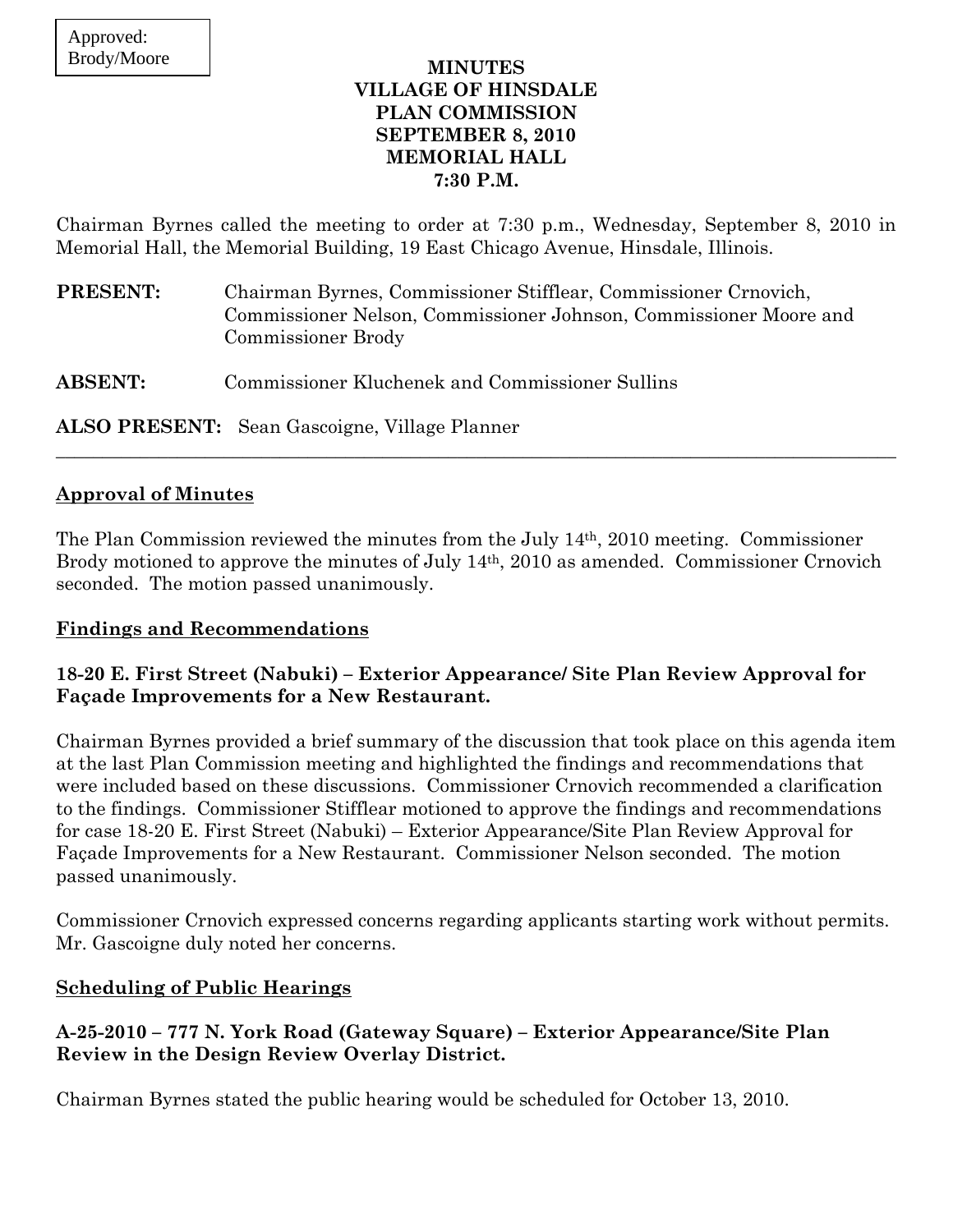# **52 S. Washington – Green Goddess – One Wall Sign**

Elyce Rembos, applicant and owner of Green Goddess, provided a brief description of the proposed sign. She stated her purpose for coming back and requesting a different sign from what was previously approved for this site. Commissioner Moore motioned for the approval of signage for 52 S. Washington Street – Green Goddess – One Wall Sign. Commissioner Johnson seconded. The motion passed unanimously.

# **130 W. Chestnut Street – Hinsdale Bank and Trust – One Ground Sign**

Lynn Colby, representative for Hinsdale Bank and Trust, provided a brief description of the proposed sign. She stated that the general intent was to perform maintenance on the sign structure and then replace the existing sign with an internally illuminated sign, rather than providing ground lighting as currently exists. General discussion ensued regarding the specifics of the sign. Commissioner Brody motioned for the approval of signage for 130 W. Chestnut Street – Hinsdale Bank and Trust – One Ground Sign. Commissioner Nelson seconded. The motion passed unanimously.

# **500 W. Chestnut – First Merit Bank – One Wall Sign and One Ground Sign**

Guy Dragisic of Olympic Signs introduced himself as the representative for First Merit Bank and stated that for the purpose of rebranding, First Merit Bank was looking to replace a wall sign and the face panel on one ground sign from Midwest Bank to First Merit Bank. Commissioner Brody requested clarification regarding the location of the wall sign. Mr. Dragisic clarified the location of the proposed wall sign and indicated that they would be removing an existing box sign on the south side of the building and were proposing a new wall sign, consisting of channel letters, on the north side of the building. Commissioner Johnson motioned for the approval for the replacement of a wall sign and the face of one ground sign at 500 W. Chestnut Street – First Merit Bank. Commissioner Brody seconded. The motion passed unanimously.

# **108 W. Chestnut Street – Fodeo – One Wall Sign**

Valarie Moody, representative for Fodeo, introduced herself and a provided a brief description of the business and the proposed sign. General discussions ensued regarding the existing signage in the shopping center. Commissioner Moore motioned for the approval of signage for 108 W. Chestnut Street – Fodeo – One Wall Sign. Commissioner Crnovich seconded. The motion passed unanimously

# **Exterior Appearance/Site Plan Review**

# **18 S. Blaine Street – New Privacy Fence in the O-1 District**

Chairman Byrnes introduced the case and asked if the applicant was present. Mary Alice and Dennis Fitzpatrick, applicants and owners of the property, introduced themselves and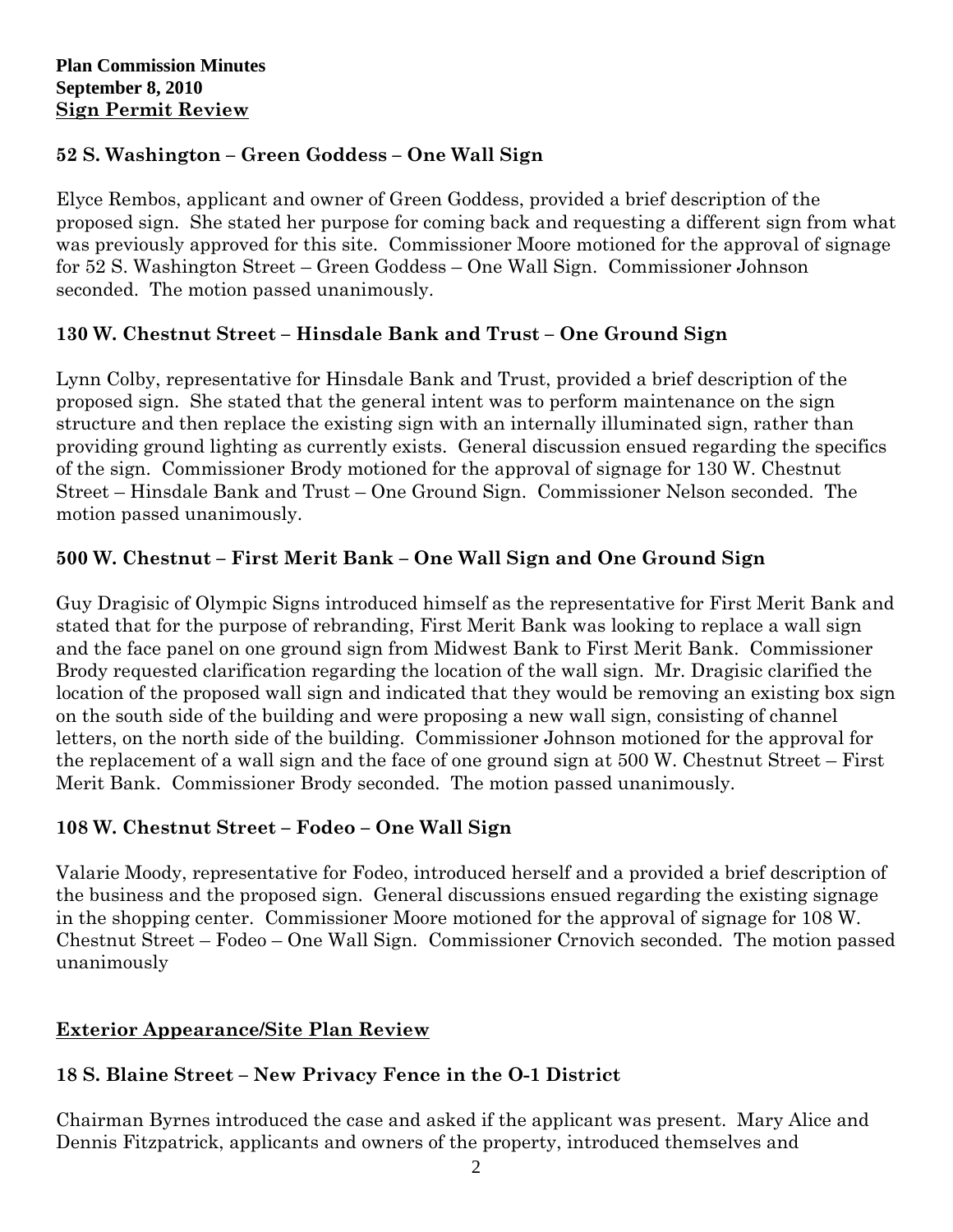summarized the request. Discussion ensued regarding the specifics of the request. Chairman Byrnes confirmed that while this was a single-family residence, the reason they needed site plan/exterior appearance approval was because they were in the O-1, Specialty Office District. Village Planner Gascoigne confirmed and indicated that while single-family residences are permitted in this district, any exterior changes require Plan Commission approval. He went on to indicate that if this was residentially zoned, Plan Commission approval would not be required. Commissioner Moore confirmed, for a point of reference, specifics regarding fence allowances in the residential districts. Mr. Gascoigne confirmed and indicated that while they are afforded an 8-foot tall fence, the applicants are only requesting the approval for a 6-foot fence.

Commissioner Brody motioned for the approval of Exterior Appearance for a New Privacy Fence in the O-1 District at 18 E. Blaine Street. Commissioner Moore seconded. The motion passed unanimously.

Commissioner Nelson motioned to disapprove the Site Plan for a New Privacy Fence in the O-1 District at 18 E. Blaine Street. Commissioner Brody seconded. The motion failed unanimously and the site plan was approved

## **19 E. Chicago Avenue – Village of Hinsdale – New Decorative Fence Surrounding the Existing Generators**

Chairman Byrnes introduced the case and asked if Mr. Gascoigne was going to present the application. Mr. Gascoigne confirmed that he would be presenting the application on behalf of the Village and the Public Works Department. He summarized the proposal and explained that while the material was permanent in nature, the fence was intended to be a temporary solution until the Village could secure funds to install a permanent masonry fence. He indicated that the need to put up a fence such as this was driven by health and safety issues as more and more people were going around and over the existing cloth fence and getting in behind the generators thereby creating unsafe conditions and additional liability for the Village.

Commissioner Crnovich questioned how tall the existing generators were. Mr. Gascoigne stated that he was not certain, but it was likely between 7 and 8 feet. She then asked if the Village had any intentions of screening the fence. Mr. Gascoigne indicated that he did not believe so and that their intention at this point was to get the fence in before the ground froze, but that he would speak with Mr. Franco and encourage him to provide whatever landscaping they could.

Commissioner Crnovich asked if the Beautification Task Force had provided any input. Mr. Gascoigne indicated that he would have to ask Mr. Franco, but he did not believe so as the main initiative was to provide a safe environment and get the fence up as quickly as possible. She then indicated that she would like to see the Historic Preservation Commission get a bit more involved even though this request is not required to go in front of them. She referenced Section 11-303 in regards to referral of cases, and specific to this request, the Historic Preservation Commission. Mr. Gascoigne acknowledged her concerns and indicated that 11-303 is applicable for public hearings and additionally when the criteria for a Certificate of Appropriateness had been met subject to the conditions in the Village's Municipal Code. He indicated that neither applied here. He also identified that even if all these conditions had been met, the Historic Preservation Ordinance provides an exemption for a Certificate of Appropriateness, if the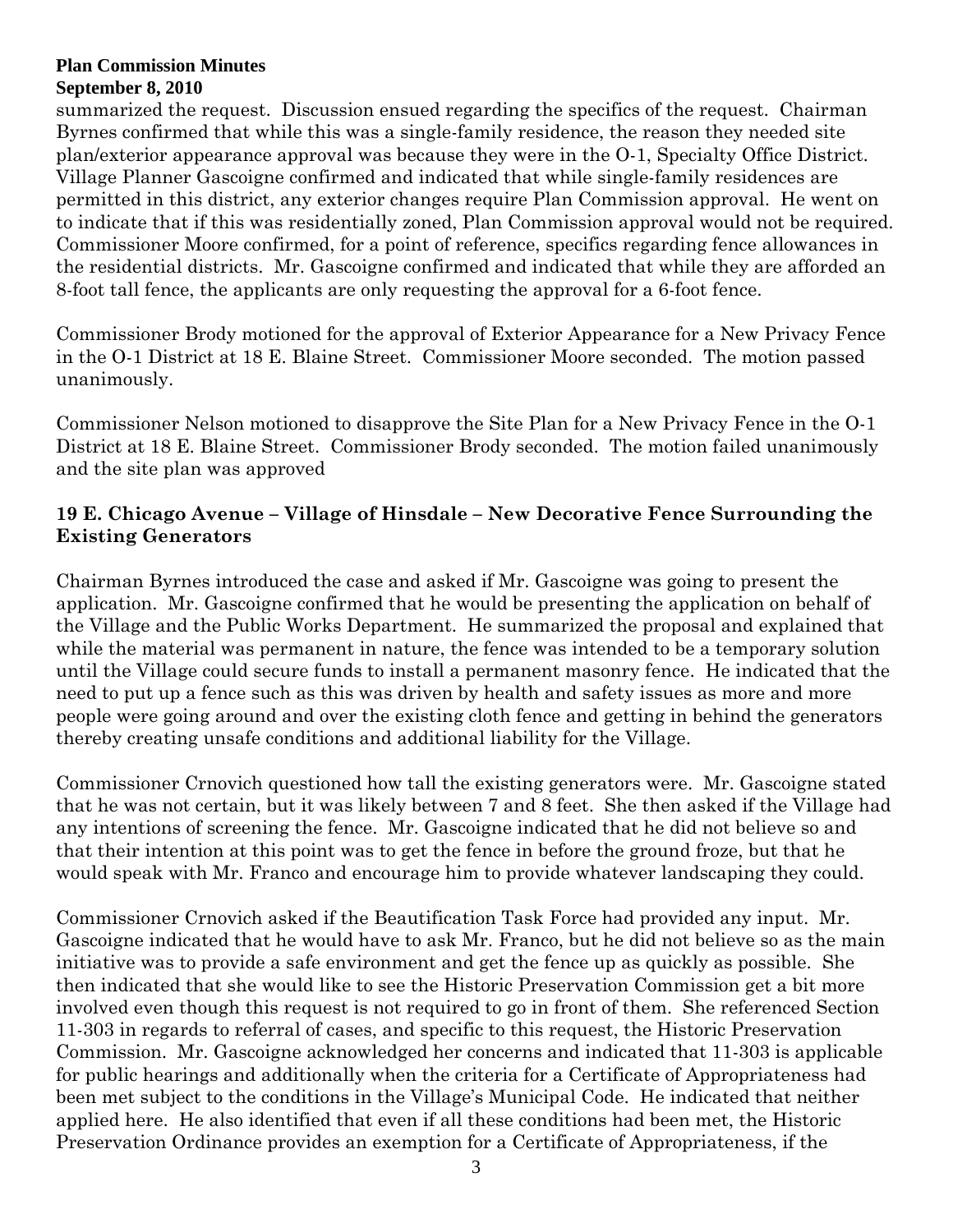request poses an issue concerning health, safety or welfare. He stated that even while approval from the Historic Preservation Commission was not required, once the need for the fence was apparent the Village made every attempt to extend the courtesy of including the Historic Preservation Commission in the process. However due to the timing of the meetings and the urgency to get the fence in place before winter, it was not possible. Mr. Gascoigne also indicated that when the Village came back with the masonry fence, the same exemptions would apply but the Village had every intention of sending the request through the Historic Preservation Commission for their input at that time.

Mr. Gascoigne also stated that discussions regarding the Historic Preservation Commission's scope of authority on properties within the downtown as well as throughout the Village would be a topic of discussion at upcoming HPC meetings.

General discussion ensued regarding the screening of the generators and several Commissioners indicated they would like to see some screening installed around the fence as it could be a while before the Village is able to secure enough funding to do a masonry wall.

Commissioner Stifflear duly noted the Commissioners concerns and indicated that he appreciated the Village coming before the Plan Commission to request approval and that he agreed that due to safety concerns something needed to be installed immediately. He then offered suggestions on landscaping as well as recommending conditions to avoid having a temporary fence become permanent.

General discussion ensued regarding screening and while several Commissioners expressed interest in determining how long it would be before the Village could secure funds for the masonry fence, they generally agreed that it could not be determined at this point.

The Commission agreed that six months would be an appropriate time frame to allow the Village to install four-season screening and that they would leave it to the Village Board to determine the extent to which it should be landscaped.

Commissioner Brody motioned to disapprove the Site Plan for a New Decorative Fence Surrounding the Existing Generators at 19 E. Chicago Avenue. Commissioner Crnovich seconded. The motion failed unanimously and the site plan was approved.

Commissioner Nelson motioned for the approval of Exterior Appearance for a New Decorative Fence Surrounding the Existing Generators at 19 E. Chicago Avenue, subject to the condition that the Village installs four-season landscape screening within six months of final approvals. Commissioner Moore seconded. The motion passed unanimously.

## **Public Hearings**

**A-13-2010 – 420 E. Ogden Avenue (Continental Motors) – Special Use Permit for a Planned Development and Exterior Appearance/Site Plan Review approval for Façade Improvements to the Existing Car Dealership.**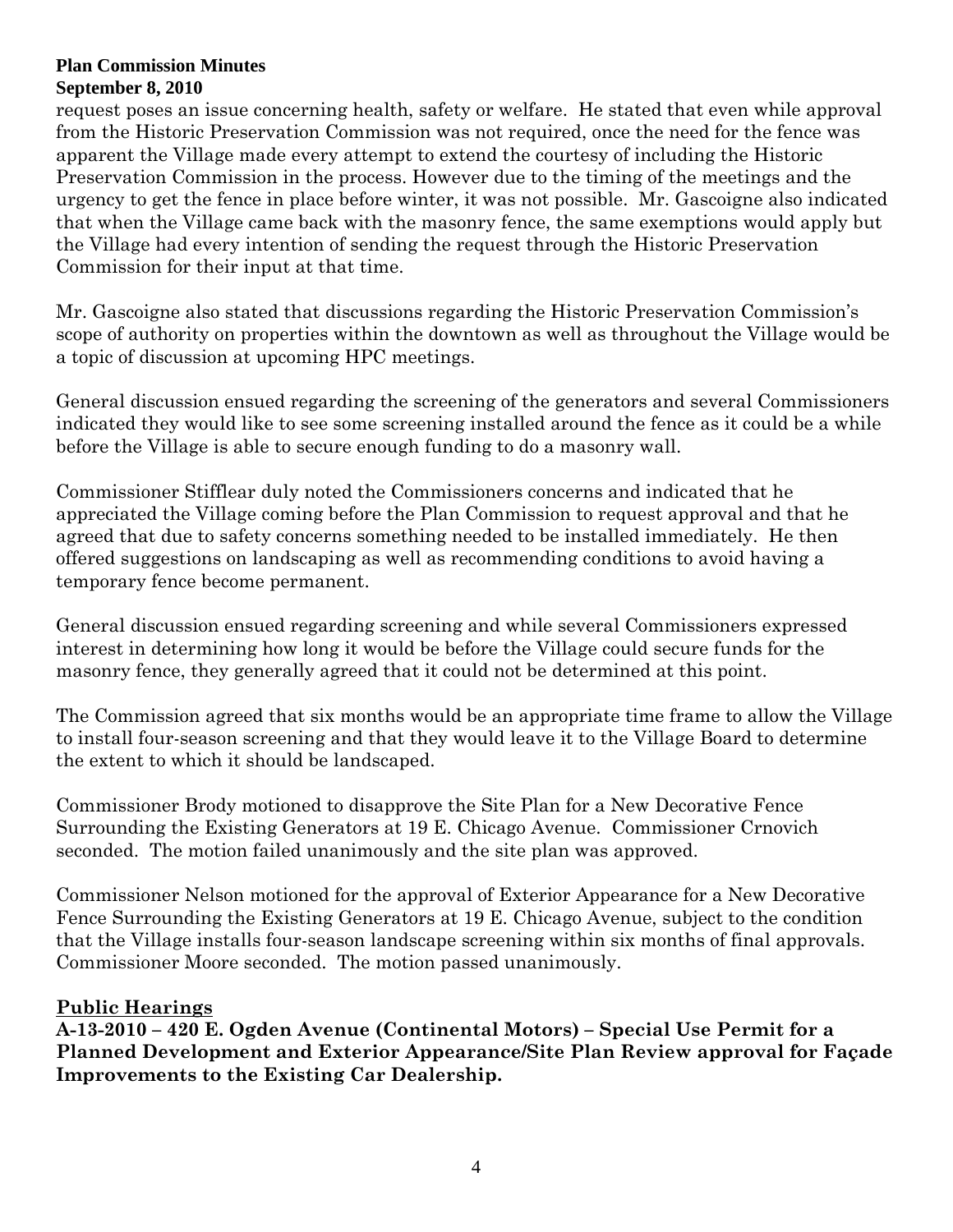Chairman Byrnes opened the public hearing for case A-13-2010. Doug Capocci of LaMantia Construction and representative for Continental Motors identified himself and summarized the request.

Commissioner Moore requested clarification from Mr. Capocci in regards to what had changed between when the original proposal that was approved in 2007, and what they were looking at tonight. Mr. Capocci addressed Commissioner Moore's questions and confirmed the changes being sought.

Chairman Byrnes questioned if all materials proposed were going to match existing. Mr. Capocci confirmed they would be.

Commissioner Stifflear asked about signage and Mr. Capocci indicated they would remain as is. He then asked Staff to walk the Commission through what happened in 2007.

Mr. Gascoigne summarized the applicant's request in 2007 and explained that the applicant went through the process to obtain the necessary approvals in 2007. It wasn't until staff underwent the due diligence required to amend, what they thought was an existing Planned Development in this current proposal, that they realized the PD approval had somehow been inadvertently removed from the final approvals in 2007. This now required the applicant to essentially reestablish a Planned Development approval as part of the current request. He then went on to explain that all correspondence and conversations in 2007 included the Planned Development request however it was never formally adopted as part of an ordinance. Mr. Gascoigne indicated that due to the nature of some of the repairs, and the fact that they posed serious safety concerns, the applicant had already appeared in front of both the ZPS and Village Board, to obtain conditional approvals to begin work and repair the façade conditioned upon the applicant coming back and obtaining approval for the Planned Development and the proposed alterations.

Commissioner Stifflear questioned if there would be waivers requested as part of the Planned Development. Mr. Gascoigne indicated there would be and they were listed out in the Certificate of Zoning Compliance.

Commissioner Moore expressed her concerns with the application and discussion ensued amongst the Commission with regards to how to proceed forward.

Commissioner Johnson explained that Continental Motors had been there a long time and a lot of the waivers that are requested now, were those that would have also been requested in 2007 due to the age of the building.

The Commission agreed that it was a nice proposal and generally felt that there was no reason to force them into a non-compliant status by denying the request.

Commissioner Crnovich then went on to reference sections of the specific text amendment passed in 2007 that would have supported the actual Planned Development approval.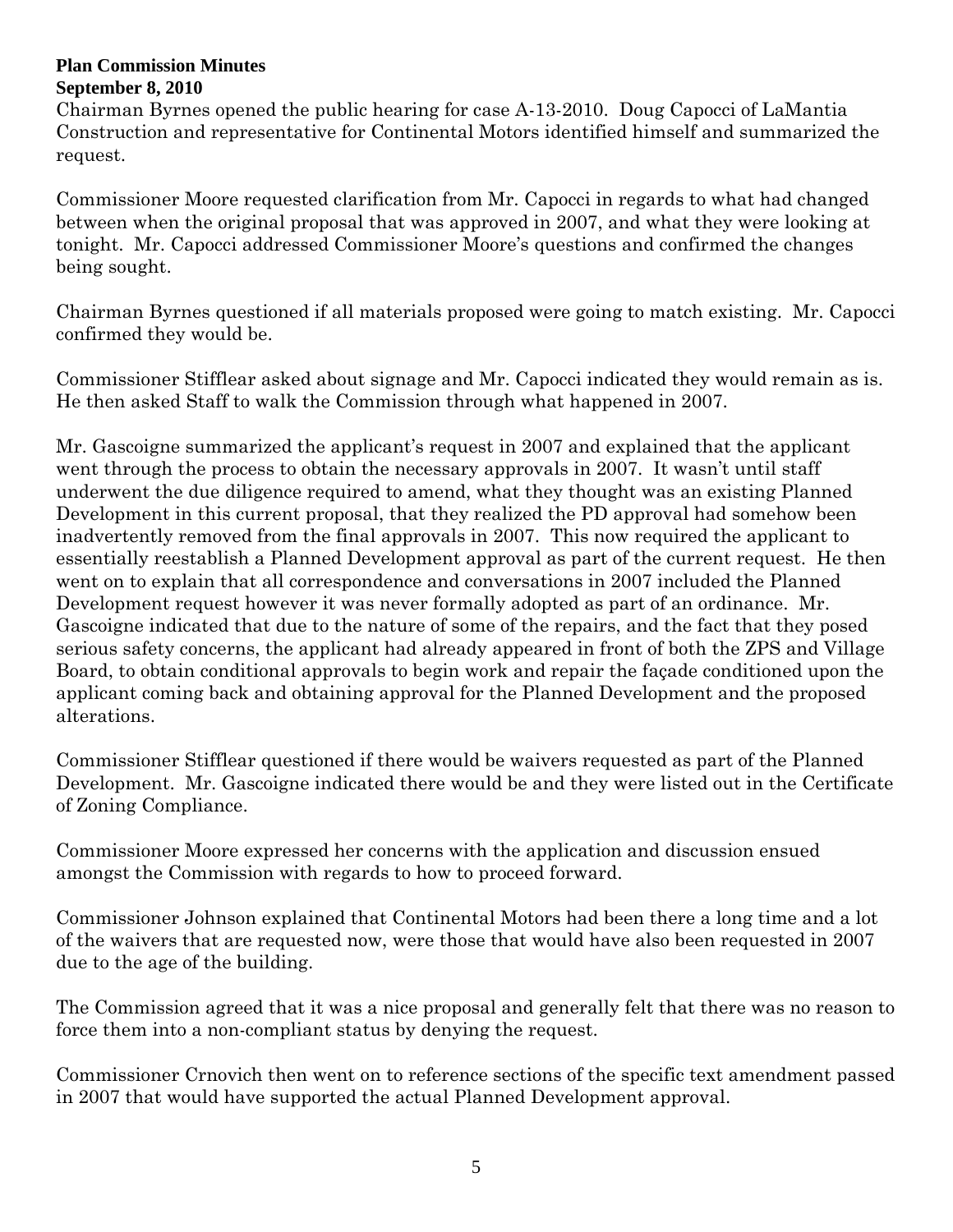Commissioner Johnson motioned for the approval of a Special Use Permit for a Planned Development for the Existing Auto Dealership at 420 E. Ogden – Continental Motors. Commissioner Crnovich seconded. The motion passed unanimously.

Commissioner Moore motioned for the approval of Exterior Appearance for Façade Improvements to the Existing Auto Dealership at 420 E. Ogden – Continental Motors. Commissioner Brody seconded. The motion passed unanimously.

Commissioner Nelson motioned to disapprove the Site Plan for Façade Improvements to the Existing Auto Dealership at 420 E. Ogden – Continental Motors. Commissioner Brody seconded. The motion failed unanimously and the site plan was approved.

## **A-17-2010 – Village of Hinsdale – Text Amendment to Provide Limited Authority to the Village Board for Variations.**

Chairman Byrnes opened the public hearing for case A-17-2010. Mr. Gascoigne summarized the request and opened it up for public discussion.

Chairman Byrnes clarified the proposal with Mr. Gascoigne.

Commissioner Stifflear asked Mr. Gascoigne if there was a specific situation that prompted this request.

Mr. Gascoigne indicated that there were at least a couple of instances where this has come up and that one set of homeowners were actually here to speak to one of the instances.

Jill and Harvey Seybold introduced themselves to express support for the proposed text amendment. Mrs. Seybold went on to explain how changes in there area have directly affected their property, causing severe drainage and flooding problems. She also explained that due to the current limitations as to which types of variances can be requested from the Zoning Board of Appeals, their only option for zoning relief at this time was to appear in the Wheaton court system.

Bill Haarlow, Chairman of the Zoning Board of Appeals, introduced himself and explained how this text amendment would alter the requirements and allowances of the existing Zoning Code. He then explained that using the Seybold's situation, the Zoning Board of Appeals is not currently permitted to hear the Seybold's request as it falls out of the scope of the Zoning Board's authority. He explained that overall, he feels these restrictions are a good thing, but that the Seybold's have highlighted where in certain situations, it is a good idea to provide more authority to the Zoning Board and Village Board to hear these requests without having to go straight to Wheaton without first being heard by a Village Body. Mr. Haarlow specifically addressed the language of the proposed text amendment and explained how a request would move through the process.

Chairman Byrnes questioned whether other municipalities follow similar procedures.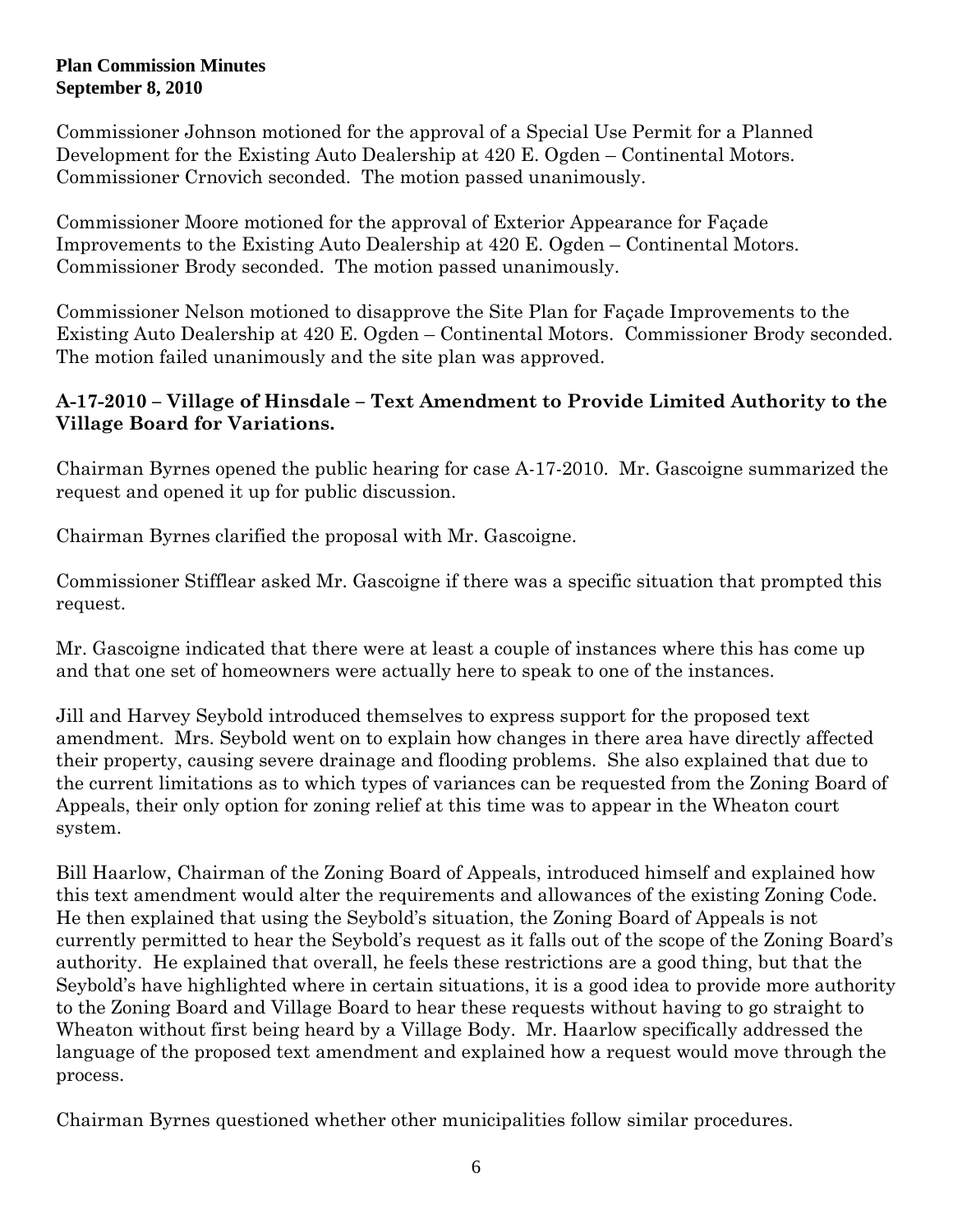Joe Abel, Planning, Zoning and Economic Development Consultant and representative for the Seybolds, introduced himself. Mr. Abel summarized his background, including his familiarity with local zoning codes. He went on to explain how other municipalities handle such situations and indicated that the text amendment being proposed is very conservative and because this was the Village's intention, he felt the proposal was legitimate and very reasonable with the number of safeguards that have been put in place.

Commissioner Moore clarified questions regarding the application of standards and then questioned if there was a down side to this text amendment.

Commissioner Nelson stated that his concern as a resident would be getting turned down for a request at the Zoning Board of Appeals and the desire to have one more court of appeal in which to make a case before going to Wheaton.

Commissioner Moore respected Commissioner Nelson's position but had concerns with the fact that the Board may not have the zoning background that the ZBA did to appropriately consider these appeals.

Mr. Haarlow also responded to Commissioner Nelson's concern and provided background as to why he believed the process was established in this way. He stated that he felt the ZBA should remain quasi-judicial and that is why he supported the amendment as written.

Commissioner Johnson concurred with Mr. Haarlow and explained why she supported the ordinance as written.

Mr. Abel responded to Mr. Haarlow and Johnson's comments and explained how sending these items on to the Village Board could potentially create issues.

Commissioner Stifflear asked if the term "recommendation" was defined.

Mr. Haarlow indicated that they were treating this as needing four affirmative votes, thereby matching the standard of a variation.

Discussion ensued regarding the specific language in the ordinance and the Commission reached an agreement that the term should be defined to match the standard of the ZBA, thereby requiring a positive vote of a minimum of four members of the ZBA.

Commissioner Crnovich motioned for the approval of case A-17-2010 – Village of Hinsdale – Text Amendment to Provide Limited Authority to the Village Board for Variations with the revised language. Commissioner Nelson seconded. The motion passed unanimously.

# **A-09-2010 – Village of Hinsdale – Text Amendment to Section 5-110G as it relates to existing non-conforming structures in the B-2, Central Business District**.

Chairman Byrnes summarized the request and explained that the public hearing for case A-17- 2010 was still open as a result of the continuation from the July meeting. Chairman Byrnes asked if anyone had comments and asked for a motion.